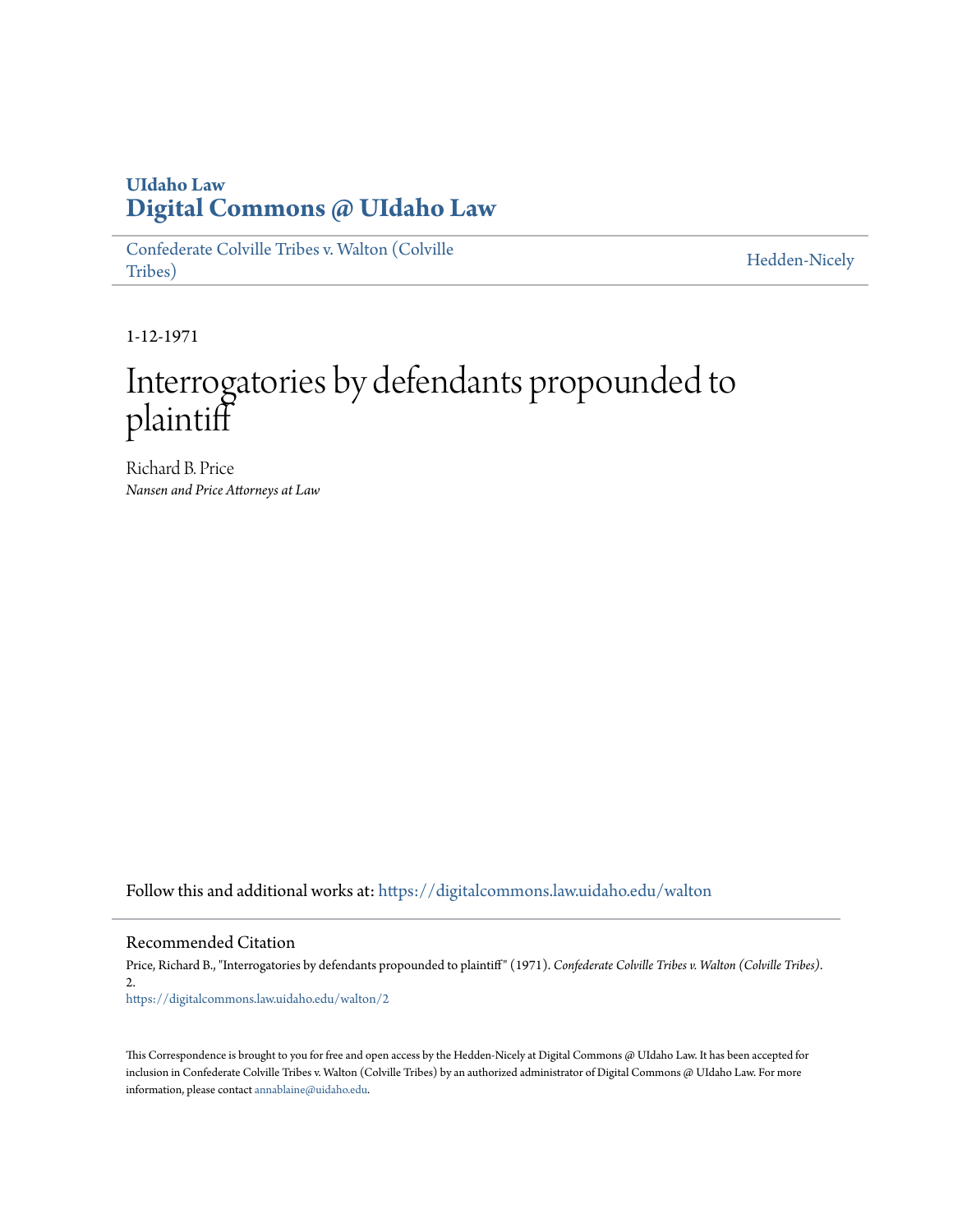| 1        | NANSEN & PRICE<br>$Po$ . Box 0                                                                                                                                                                                                                                                                                                                                            |
|----------|---------------------------------------------------------------------------------------------------------------------------------------------------------------------------------------------------------------------------------------------------------------------------------------------------------------------------------------------------------------------------|
| $\bf{2}$ | Omak, Washington 98841<br>509 826-0420                                                                                                                                                                                                                                                                                                                                    |
| 3        | FILED IN THE                                                                                                                                                                                                                                                                                                                                                              |
| 4        | U. S. DISTRICT COURT<br>Eastern Dichiel of Weshington                                                                                                                                                                                                                                                                                                                     |
| 5        | JAN 12 1971                                                                                                                                                                                                                                                                                                                                                               |
| 6        | J. R. FALLQUIST, Clerk                                                                                                                                                                                                                                                                                                                                                    |
| 7        | Deputy                                                                                                                                                                                                                                                                                                                                                                    |
| 8        | UNITED STATES DISTRICT COURT<br>EASTERN DISTRICT OF WASHINGTON                                                                                                                                                                                                                                                                                                            |
| 9        | NORTHERN DIVISION                                                                                                                                                                                                                                                                                                                                                         |
| 10       |                                                                                                                                                                                                                                                                                                                                                                           |
| 11       | COLVILLE CONFEDERATED TRIBES,<br>No. 3421<br>ø                                                                                                                                                                                                                                                                                                                            |
| 12       | Plaintiff,                                                                                                                                                                                                                                                                                                                                                                |
| 13       | INTERROGATORIES BY DEFENDANTS<br>vs.<br>PROPOUNDED TO PLAINTIFF                                                                                                                                                                                                                                                                                                           |
| 14       | WILLIAM BOYD WALTON and KENNA<br>JEANNE WALTON, his wife,                                                                                                                                                                                                                                                                                                                 |
| 15       | $\label{eq:2.1} \mathcal{L}=\frac{1}{2}\sum_{i=1}^n\frac{1}{2}\sum_{j=1}^n\frac{1}{2}\sum_{j=1}^n\frac{1}{2}\sum_{j=1}^n\frac{1}{2}\sum_{j=1}^n\frac{1}{2}\sum_{j=1}^n\frac{1}{2}\sum_{j=1}^n\frac{1}{2}\sum_{j=1}^n\frac{1}{2}\sum_{j=1}^n\frac{1}{2}\sum_{j=1}^n\frac{1}{2}\sum_{j=1}^n\frac{1}{2}\sum_{j=1}^n\frac{1}{2}\sum_{j=1}^n\frac{1}{2}\sum_{j$<br>Defendants. |
| 16       |                                                                                                                                                                                                                                                                                                                                                                           |
| 17       | TO:<br>COLVILLE CONFEDERATED TRIBES:                                                                                                                                                                                                                                                                                                                                      |
| 18       | Please take notice that the defendants herein request that the                                                                                                                                                                                                                                                                                                            |
| 19       | following interrogatories be answered under oath by any one of your                                                                                                                                                                                                                                                                                                       |
| 20       | officers or officials competent to testify in your behalf who know the                                                                                                                                                                                                                                                                                                    |
| 21       | facts and law about which inquiry is made and that the answers be served                                                                                                                                                                                                                                                                                                  |
| 22       | on defendants within 30 days from the date of service hereof, all pursuant                                                                                                                                                                                                                                                                                                |
| 23       | to Rule 33 of the Federal Rules of Civil Procedure.                                                                                                                                                                                                                                                                                                                       |
| 24       | Interrogatory No. 1. What is the status (legal title) of the                                                                                                                                                                                                                                                                                                              |
| 25       | property asserted to be owned by plaintiff over which certain waters are                                                                                                                                                                                                                                                                                                  |
| 26       | asserted to flow?                                                                                                                                                                                                                                                                                                                                                         |
| 27       | Interrogatory No. 2. If any of the property asserted to be owned                                                                                                                                                                                                                                                                                                          |
| 28       | by plaintiff has been allotted or deeded, please list names and dates                                                                                                                                                                                                                                                                                                     |
| 29       | regarding any such conveyances or transfers.                                                                                                                                                                                                                                                                                                                              |
| 30       | Interrogatory No. 3. Has any person requested of the plaintiff,                                                                                                                                                                                                                                                                                                           |
| 31       | the Bureau of Indian Affairs, or other agency that said property be<br>NANSEN & PRICE                                                                                                                                                                                                                                                                                     |

 $\binom{L}{4}$ 

πi

 $-1-$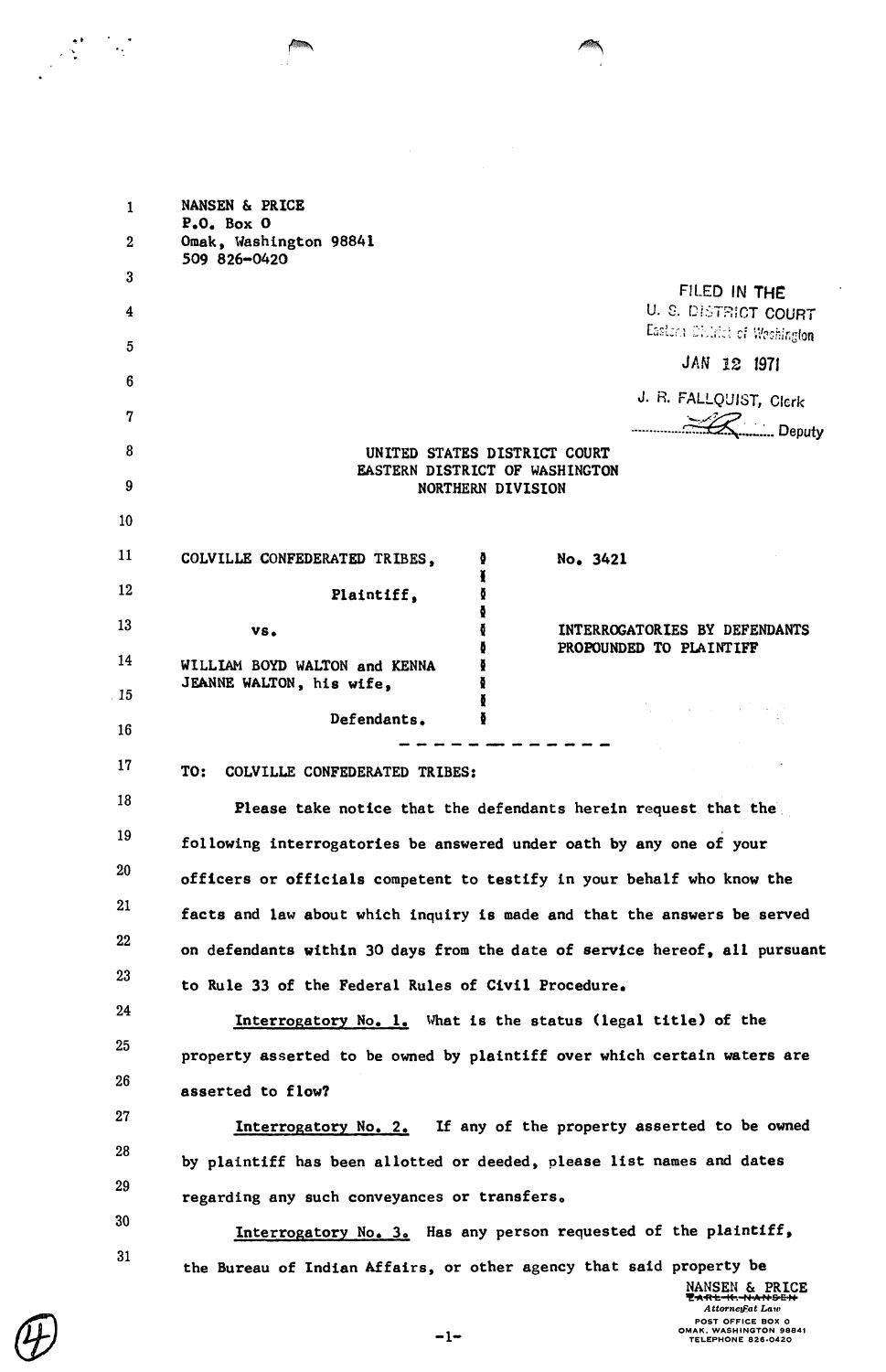1 allotted or conveyed in fee to them?

 $\mathcal{L}^{(1)}$ 

2 Interrogatory No. 4. If the answer to No. 3 is affirmative, please 3 list the names of any such persons, the date of the request, and the 4 current status of such request. 5 **Interrogatory No. 5.** Is there a discernable channel or bed through  $6$  which the water flows over the land in the particular Section, Township, 7 and Range claimed to be damaged? 8 9 10 11 12 13 14 15 16 17 18 19 20 21 22 23 24 25 26 27 28 29 30 31 Interrogatory No. 6. What is the average flow of water across the land, in cubic feet per second, during the following periods: Period (avg.) March June Sept. Dec. May Augo Nov. Feb. Cu. ft. per sec. Interrogatory No. 7. What was the flow of water across the land, in cubic feet per second, during the following periods in 1970 - 71? Period (197D-71) March -June Sept. Dec<sub>o</sub> May Aug. Novo Feb (approximate) Cu. ft. per sec. Interrogatory No. 8. What is the topography of the land owned by plaintiff adjacent to the water flow? (i.e. level, steep hillside, rolling hill, etc.) Interrogatory No. 9. What type of soil adjoins the water flow? (i.e. sand, rock, etc.) Interrogatory No.10. Is the channel or creek bed, if there is one, a clean cut or is it overgrown and in poor repair so as to impede the flow of any water coming through it? Interrogatory No. 11. Has any attempt been made by plaintiff to improve the channel or bed of the creek, or to actually create a channel or bed through which a source of water from above could flow? Interrogatory No. 12. If the answer to the above is affirmative, NANSEN & PRICE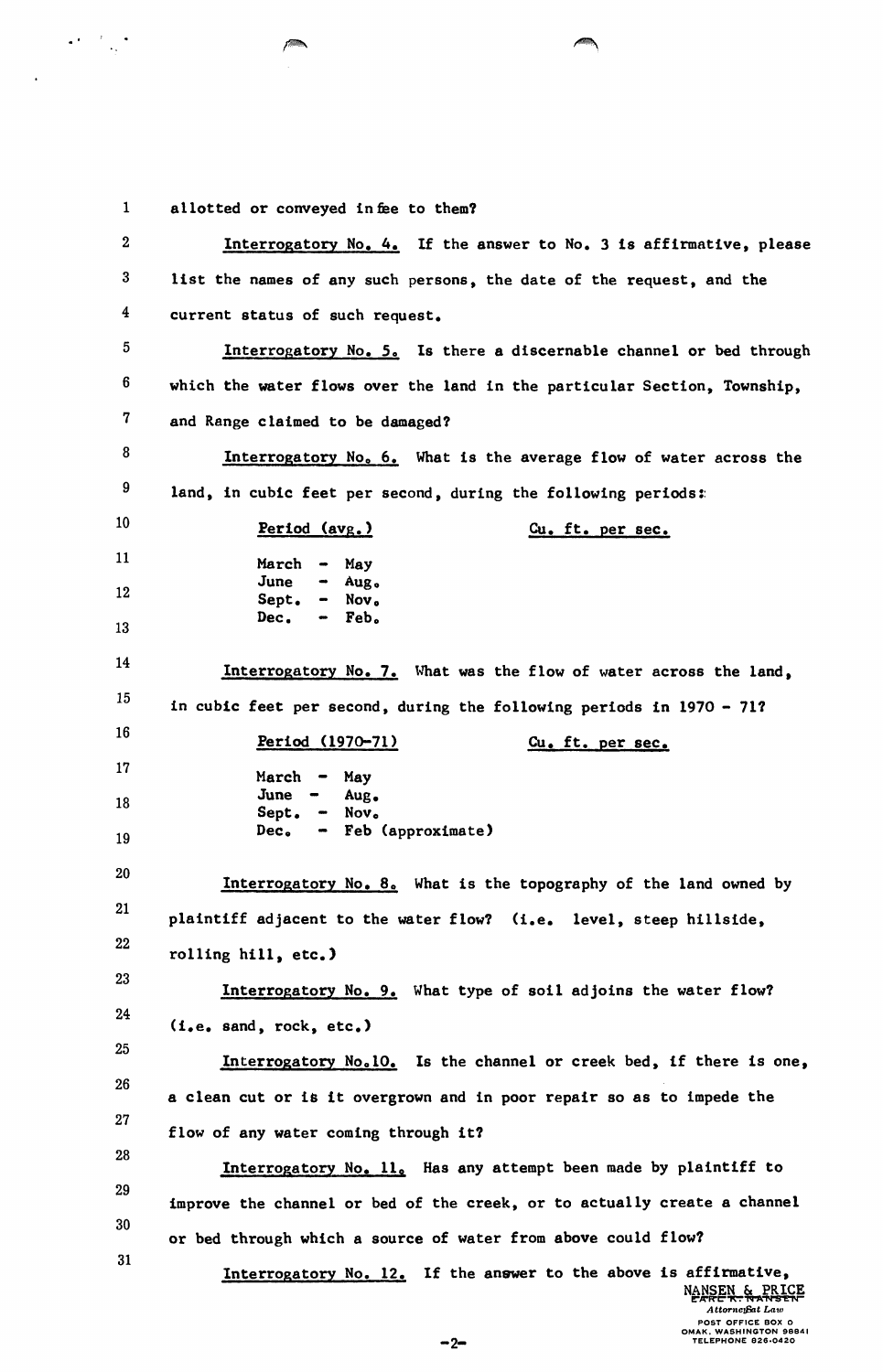1 please list the dates when any improvement or development was attempted, 2 the nature of the improvement or development, and the names of all those 3 persons involved.

<sup>4</sup>Interrogatory No. 13. What are the sources of supply that provide a 5 water flow over plaintiff's land?

 $6$  Interrogatory No. 14. What other alternative sources of supply 7 are there available for beneficial application to the adjacent land? 8 9 10 Interrogatory No. 15. What effort has plaintiff made to locate or provide alternative sources of water supply for beneficial use on the land in question?·

11 12 13 Interrogatory No. 16. What underground sources of water supply are available in this area and is there anough to adequately supply the land area in question, in terms of beneficial use of that land?

14 15 16 Interrogatory No. 17. What beneficial use of the land will be deterred at the present from the lack of water flowing on to plaintiff's land?

17 18 Interrogatory No. 18. Exactly what use is being made of the land adjacent to the water flow?

19 20 Interrogatory No. 19. Exactly how many acres are under cultivation on plaintiff's land adjacent to the waer flow?

21 22 23 24 25 Interrogatory No. 20. Exactly how many of the acres listed immediately above are irrigated from the water flow complained about? Interrogatory No. 21. From what source is water being supplied to irrigate those acres under cultivation not supplied by the water flow complained about?

26 27 28 29 30 Interrogatory No. 22. How many irrigable acres does plaintiff own that can be beneficially irrigated from the water flow? Interrogatory No. 23. How many pumps, and what horse power of pumps would be required to supply the number of acres listed in answer to

No. 22 above?

31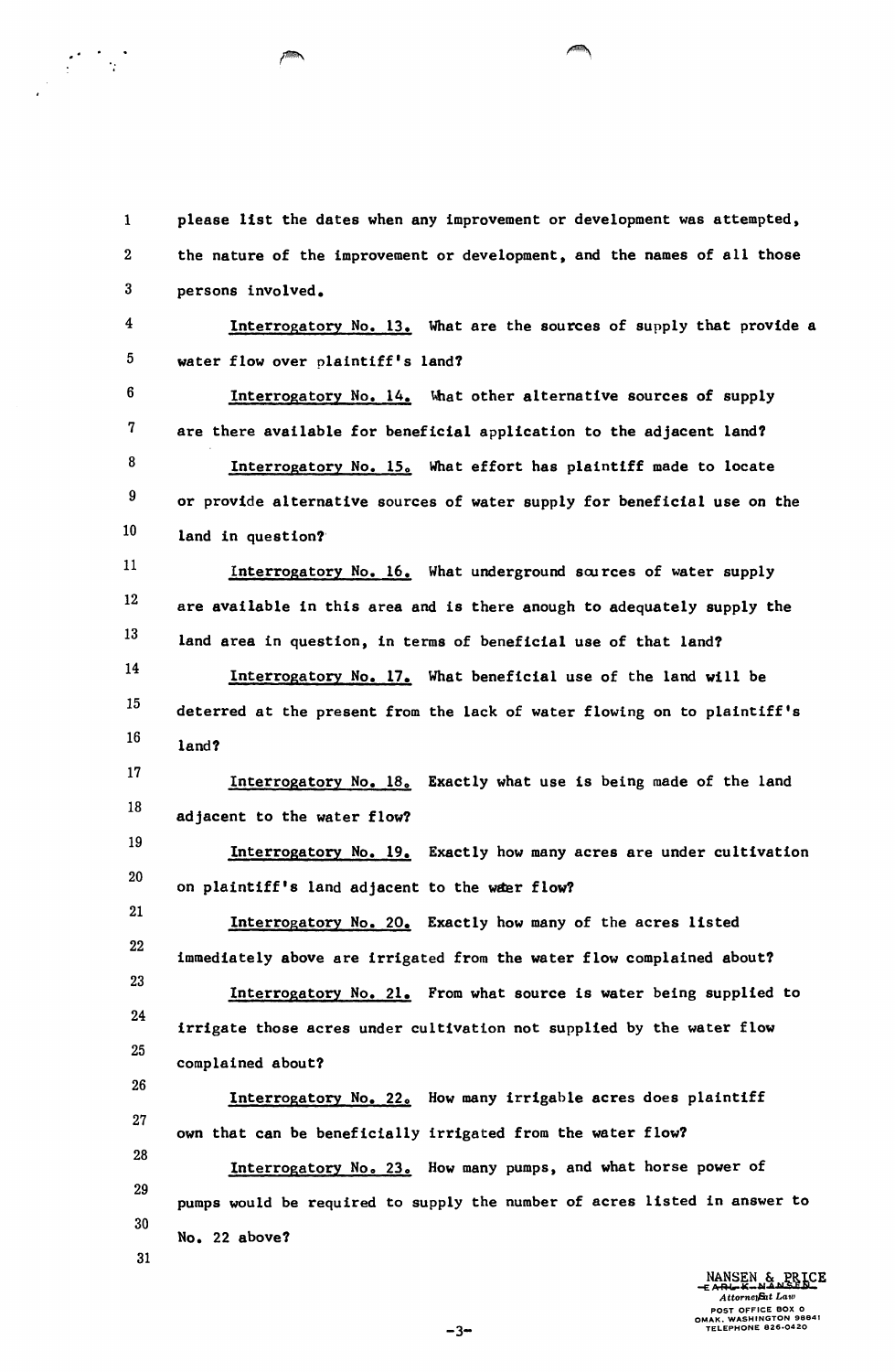1 Interrogatory No, 24. How many of the last fifteen years 2 has the entire flow, of those waters complained about, been inadequate to 3 reach plaintiff's land? 4 Interrogatory No, 25. List those years in which the flow did 5 not reach your land and indicate from what other sources water was obtained 6 to supply those lands under cultivation, 7 Interrogatory No, 26, Explain the nature of the irreparable damage 8 being incurred by virtue of the lack of water complained about, 9 Interrogatory No. 27. To your knowledge, how long has the water 10 been beneficially applied to land now owned by defendants? 11 Interrogatory No, 28, In terms of cubic feet per second, how 12 much water does plaintiff assert the right to during the following 13 periods: 14 Period each year (future) Cu, ft, per sec, 15 March - May June Au go 16 Sept, Nov,  $\frac{1}{2}$ Dec, Feb. 17 18 Interrogatory No. 29. Please set forth in detail the factual 19 situation and legal theory or theories applied thereto from which you 20 assert the right to those quantities of water listed in No. 28 or to any 21 water from this creek at all, 22 **Interrogatory No. 30.** What water rights are acquired by an 23 Indian to whom reservation land has been allotted? 24 Interrogatory No. 31. What water rights are acquired by an Indian 25 who receives fee simple title from the U,S. Government to heretofore 26 reservation land? 27 Interrogatory  $No. 32.$  If plaintiff claims that water rights do not 28 vest in the allottee or Indian receiving fee simple title, explain what the 29 disposition of the water rights is with regard to these situations and the 30 legal theory upon which your opinion is based. 31 Interrogatory No, 33, If plaintiff claims that water rights do NANSEN & PRICE

*Attorncj;at Law*  POST OFFICE BOX 0 OMAK. WASHINGTON 98841 TELEPHONE 826·0420

-4-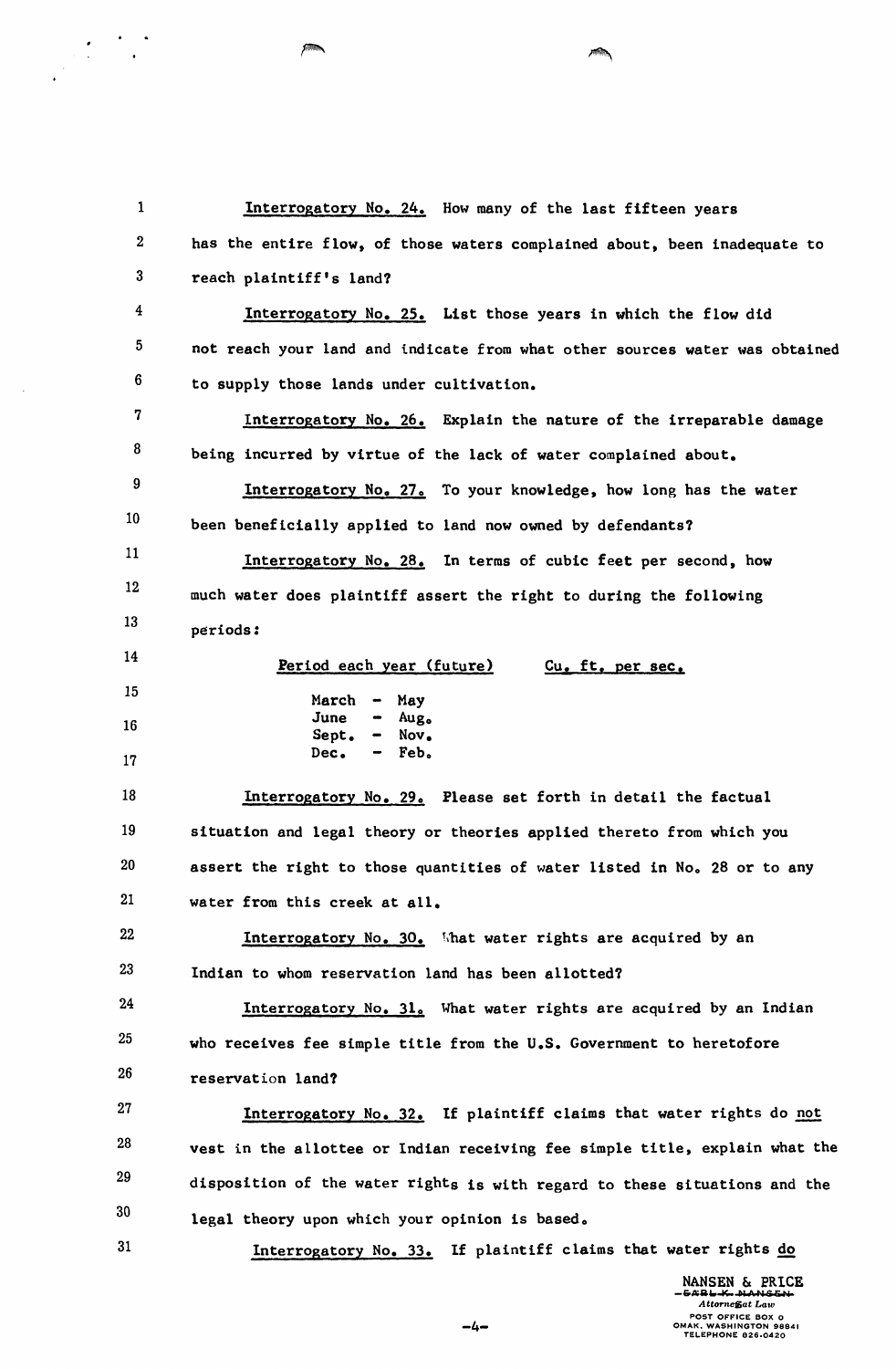1 2 3 4 5 6 vest in the allottee or Indian receiving fee simple title, explain what the disposition of water rights is upon the transfer of such land to a non-Indian and the legal theory supporting such disposition. Interrogatory No. 34. By what Act, Treaty, Agreement, transaction, or otherwise did plaintiff derive title to the following described tracts of land now owned by defendants:

II

7 8 9 10 11 12 13 14 15 16 17 1)  $W_2$   $W_2$   $W_2$   $W_3$   $NE_4$  Sec. 21, Twp. 33 N. R. 27 E.W.M. E% N~ tt .. .. .. .. " .. .  $2$ )  $W_2$   $W_3$   $W_4$   $SE_2$   $W_1$   $W_2$   $W_3$   $SE_4$   $W_1$   $W_2$   $W_3$   $SE_4$   $W_1$   $W_2$   $W_3$   $SE_5$   $W_1$   $W_2$   $W_3$   $SE_6$   $W_1$   $W_2$   $W_3$   $E_4$   $W_1$   $W_2$   $W_3$   $E_5$   $E_6$   $W_1$   $W_2$   $W_3$   $E_7$   $E_8$   $W_1$   $W_2$  E~ SWt II .. " •• " " tt 3) SE<sup> $\frac{1}{2}$ </sup> SE<sup> $\frac{1}{2}$ </sup> SE<sup> $\frac{1}{2}$ </sup> ) E% SW~ SE\ ) II .. .. II " .. " )  $E\frac{1}{2}$  W $\frac{1}{2}$  SW $\frac{1}{2}$  SE $\frac{1}{2}$  )  $W_2$  NE<sub>x</sub> Sec. 28, Twp. 33 N. R. 27 E.W.M. Interrogatory No. 35. What water rights, if any, were acquired by plaintiff when it derived title to the above described land and how were those water rights acquired?

18 19 20 21 Interrogatory No. 36. List the chain of title in terms of allotments, or other trust ownership of the above described lands, including therein names and dates, up through such time as plaintiff was fully divested of any legal or beneficial interest in the above described lands.

22 23 24 25 Interrogatory No. 37. With regard to the transaction divesting plaintiff of all legal interest in the above described tracts, indicate the disposition of any water rights theretofore claimed by plaintiff in said lands.

26 27 28 Interrogatory No. 38. By what Act, Treaty, Agreement, transaction or otherwise did plaintiff derive title to land in Section 33, Township 33 North, Range 27 E.W.M. claimed to be owned by it?

29 30 31 Interrogatory No. 39. What water rights, if any, were acquired by plaintiff when it derived title to the above described land and how were those water rights acquired?

-5-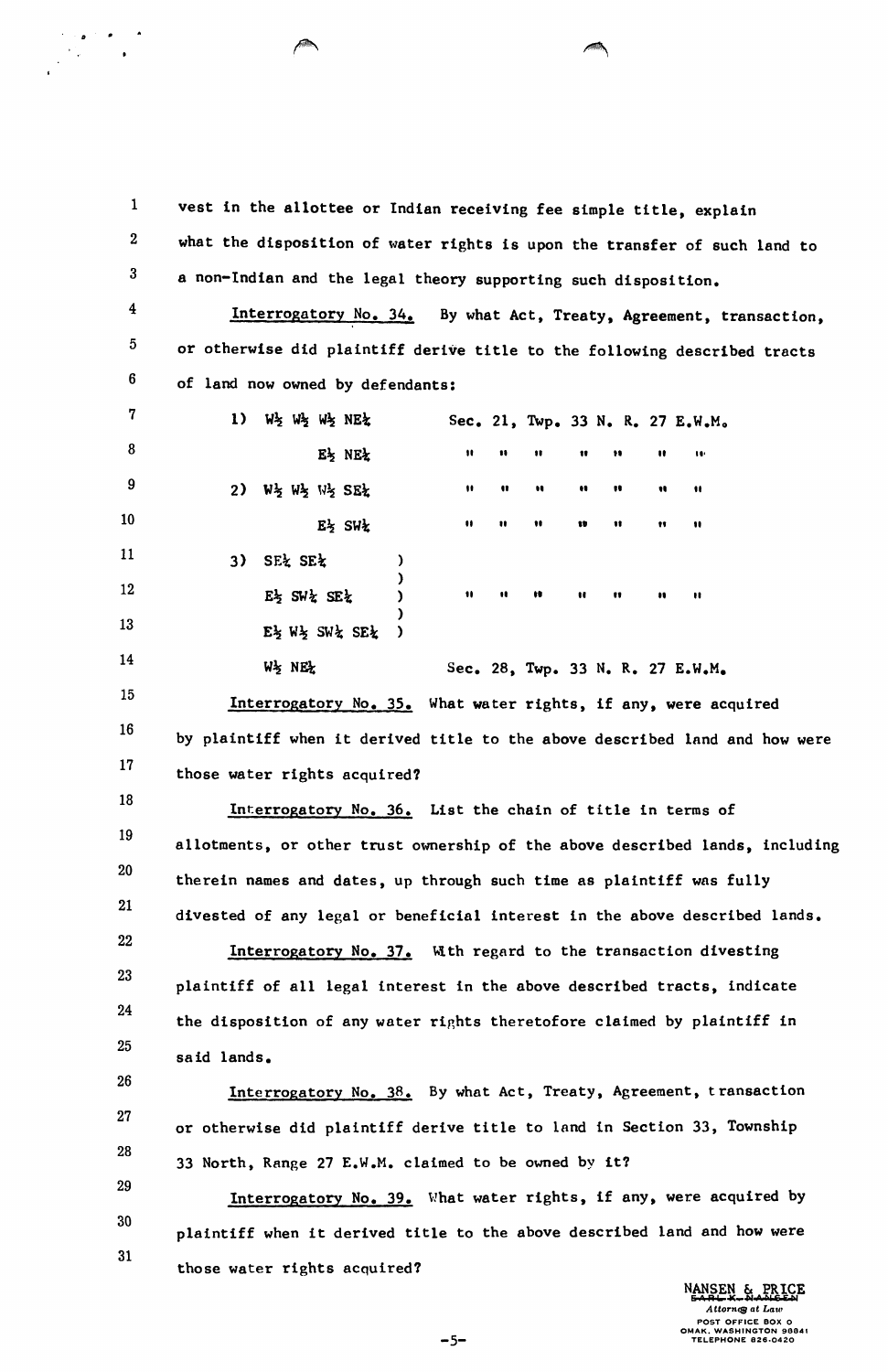1 **Interrogatory No. 40.** What is the extent of the water rights 2 claimed, if any, in answer to Interrogatory No. 39 above? 3 Interrogatory No. 41. If a specified amount of water is asserted in 4 answer to Interrogatory No. 40, indicate the legal theory for such 5 position.  $6$  Interrogatory No. 42. Give the name and addresses of the witnesses 7 you intend to call at the trial and state what you propose to prove by  $8$  these witnesses. 9 10 11 12 13 14 15 16 17 18 19 20 21 22 23 24 25 26 27 28 29 30 Interrogatory Noo 43. Give the name and addresses of expert witnesses you intend to call at the trial and specify the subject matter, the substance of facts and conclusions, and a summary of grounds from which and about which each expert is expected to testify. Interrogatory No. 44. Please furnish or list by item and make available for copying all documents, exhibits, and written material you intend to use and offer in evidence at the trial of this action. NANSEN & PRICE Attorneys for Defendants By Rill B. Pm Richard B. Price

 $\begin{array}{cc} \mathbf{0} & \mathbf{0} & \mathbf{0} & \mathbf{0} \\ \mathbf{0} & \mathbf{0} & \mathbf{0} \\ \mathbf{0} & \mathbf{0} & \mathbf{0} \end{array}$ 

31